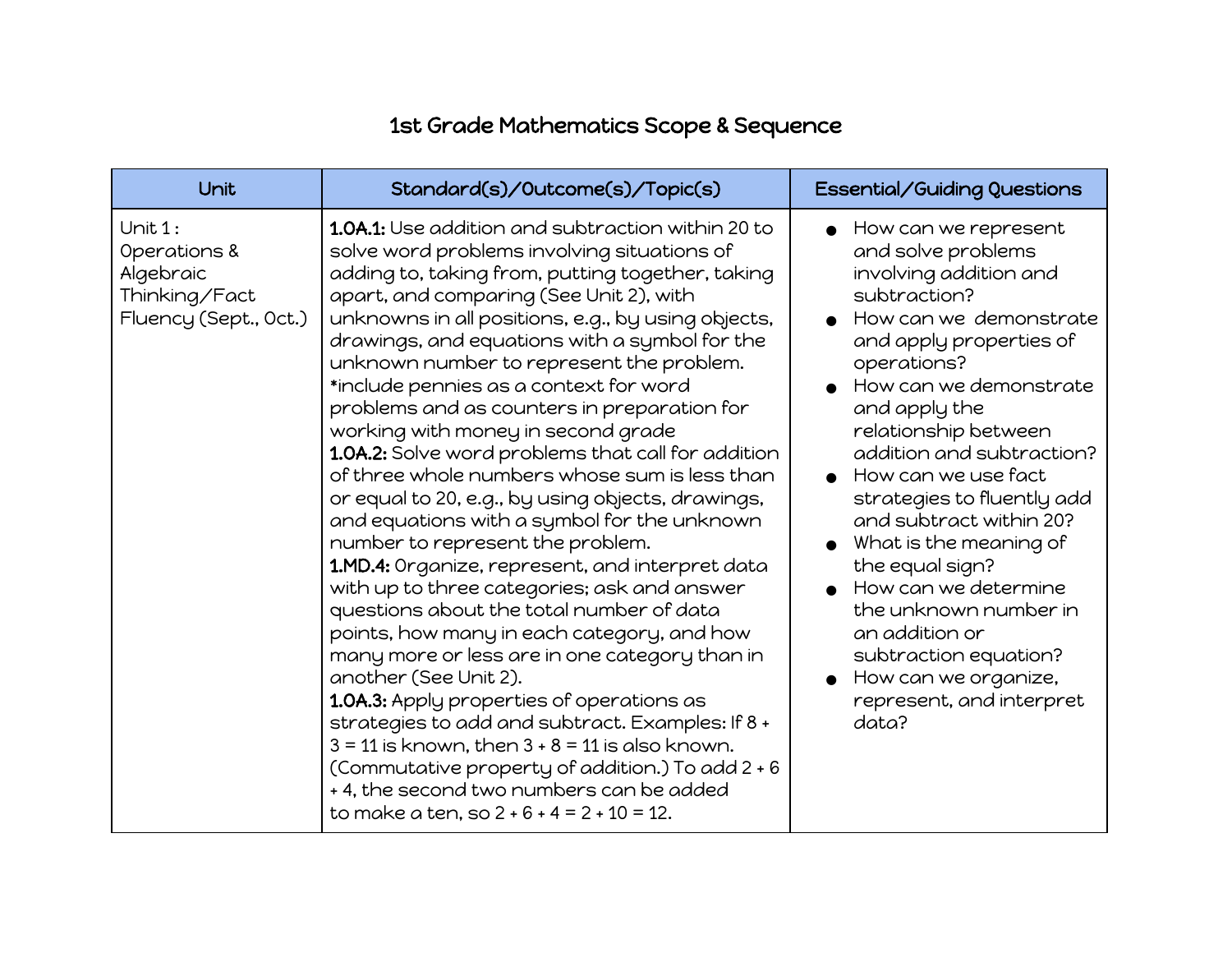| (Associative property of addition.)<br>1.0A.4: Understand subtraction as an unknown-<br>addend problem. For example, subtract 10 - 8<br>by finding the number that makes 10 when<br>added to 8. Add and subtract within 20.<br><b>1.0A.5:</b> Relate counting to addition and<br>subtraction (e.g., by counting on 2 to add 2).<br><b>1.0A.6:</b> Add and subtract within 20,<br>demonstrating fluency for addition and<br>subtraction within 10. Use strategies such as<br>counting on; making ten (e.g., $8 + 6 = 8 + 2 + 4 = 10$<br>+ 4 = 14); decomposing a number leading to a ten<br>$(e.g., 13 - 4 = 13 - 3 - 1 = 10 - 1 = 9);$ using the<br>relationship between addition and subtraction<br>(e.g., knowing that $8 + 4 = 12$ , one knows $12 - 8 =$<br>4); and creating equivalent but easier or known<br>sums (e.g., adding 6 + 7 by creating the<br>known equivalent $6 + 6 + 1 = 12 + 1 = 13$ ). CCPS Fact<br>Strategies for Grade 1:<br>*Make Ten/Subtract from 10<br>*Doubles/Halves<br>*Add/Subtract 2<br>*Differences of 1/Differences of 2<br>1.0A.7: Understand the meaning of the equal<br>sign, and determine if equations involving<br>addition and subtraction are true or false. For<br>example, which of the following equations are<br>true and which are false? $6 = 6$ , $7 = 8 - 1$ , $5 + 2 = 2 +$<br>$5, 4 + 1 = 5 + 2$ |  |
|-------------------------------------------------------------------------------------------------------------------------------------------------------------------------------------------------------------------------------------------------------------------------------------------------------------------------------------------------------------------------------------------------------------------------------------------------------------------------------------------------------------------------------------------------------------------------------------------------------------------------------------------------------------------------------------------------------------------------------------------------------------------------------------------------------------------------------------------------------------------------------------------------------------------------------------------------------------------------------------------------------------------------------------------------------------------------------------------------------------------------------------------------------------------------------------------------------------------------------------------------------------------------------------------------------------------------------------------------------|--|
| 1.0A.8: Determine the unknown whole number in<br>an addition or subtraction equation relating                                                                                                                                                                                                                                                                                                                                                                                                                                                                                                                                                                                                                                                                                                                                                                                                                                                                                                                                                                                                                                                                                                                                                                                                                                                         |  |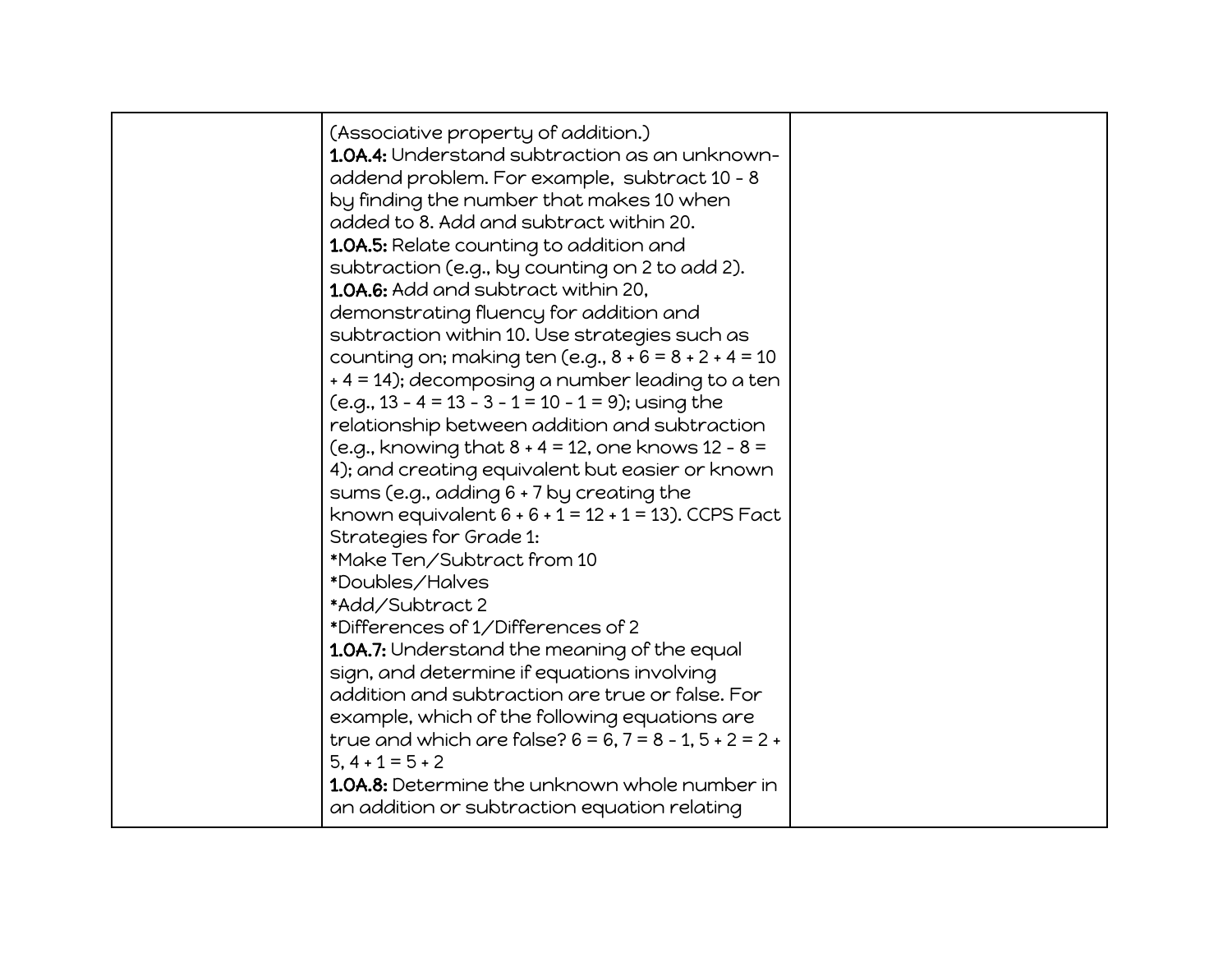|                                                                                 | three whole numbers. For example, determine<br>the unknown number that makes the equation<br>true in each of the equations $8 + ? = 11$ , $5 = -$<br>$3, 6 + 6 = .$                                                                                                                                                                                                                                                                                                                                                                                                                                                                                                                                                                                                                                                                                                                                                                                                                                                                                              |                                                                                                                                                                                                                                   |
|---------------------------------------------------------------------------------|------------------------------------------------------------------------------------------------------------------------------------------------------------------------------------------------------------------------------------------------------------------------------------------------------------------------------------------------------------------------------------------------------------------------------------------------------------------------------------------------------------------------------------------------------------------------------------------------------------------------------------------------------------------------------------------------------------------------------------------------------------------------------------------------------------------------------------------------------------------------------------------------------------------------------------------------------------------------------------------------------------------------------------------------------------------|-----------------------------------------------------------------------------------------------------------------------------------------------------------------------------------------------------------------------------------|
| Unit                                                                            | Standard(s)/Outcome(s)/Topic(s)                                                                                                                                                                                                                                                                                                                                                                                                                                                                                                                                                                                                                                                                                                                                                                                                                                                                                                                                                                                                                                  | Essential/Guiding Questions                                                                                                                                                                                                       |
| Unit 2:<br>Number &<br>Operations in Base<br>Ten (part 1) (Nov.,<br>Dec., Jan.) | 1.NBT.1: Count to 120, starting at any number<br>less than 120. In this range, read and write<br>numerals and represent a number of objects<br>with a written numeral.<br><b>1.NBT.2:</b> Understand that the two digits of a<br>two-digit number represent amounts of tens<br>and ones. Understand the following as special<br>cases:<br>• 10 can be thought of as a bundle of ten<br>ones - called a "ten".<br>. The numbers from 11 to 19 are composed<br>of a ten and one, two, three, four, five six,<br>seven, eight, or nine ones.<br>• The numbers 10, 20, 30, 40, 50, 60, 70, 80,<br>90 refer to one, two, three, four, five, six,<br>seven, eight, and nine tens (and 0 ones)<br>*include money as a context for place<br>value and dimes and pennies as counters in<br>preparation for working<br>with money in second grade<br>1.NBT.3: Compare two two-digit numbers based<br>on meanings of tens and ones digits, recording<br>the results of comparisons with the symbols >,<br>$=$ , $\lt$ .<br>1.NBT.5: Given a two-digit number, mentally find | How can we show the<br>number $\frac{1}{1-\frac{1}{2}}$ ?<br>How can objects be<br>counted?<br>How can numbers be<br>sequenced?<br>Show the number<br>several ways.<br>How does understanding<br>four help us understand<br>five? |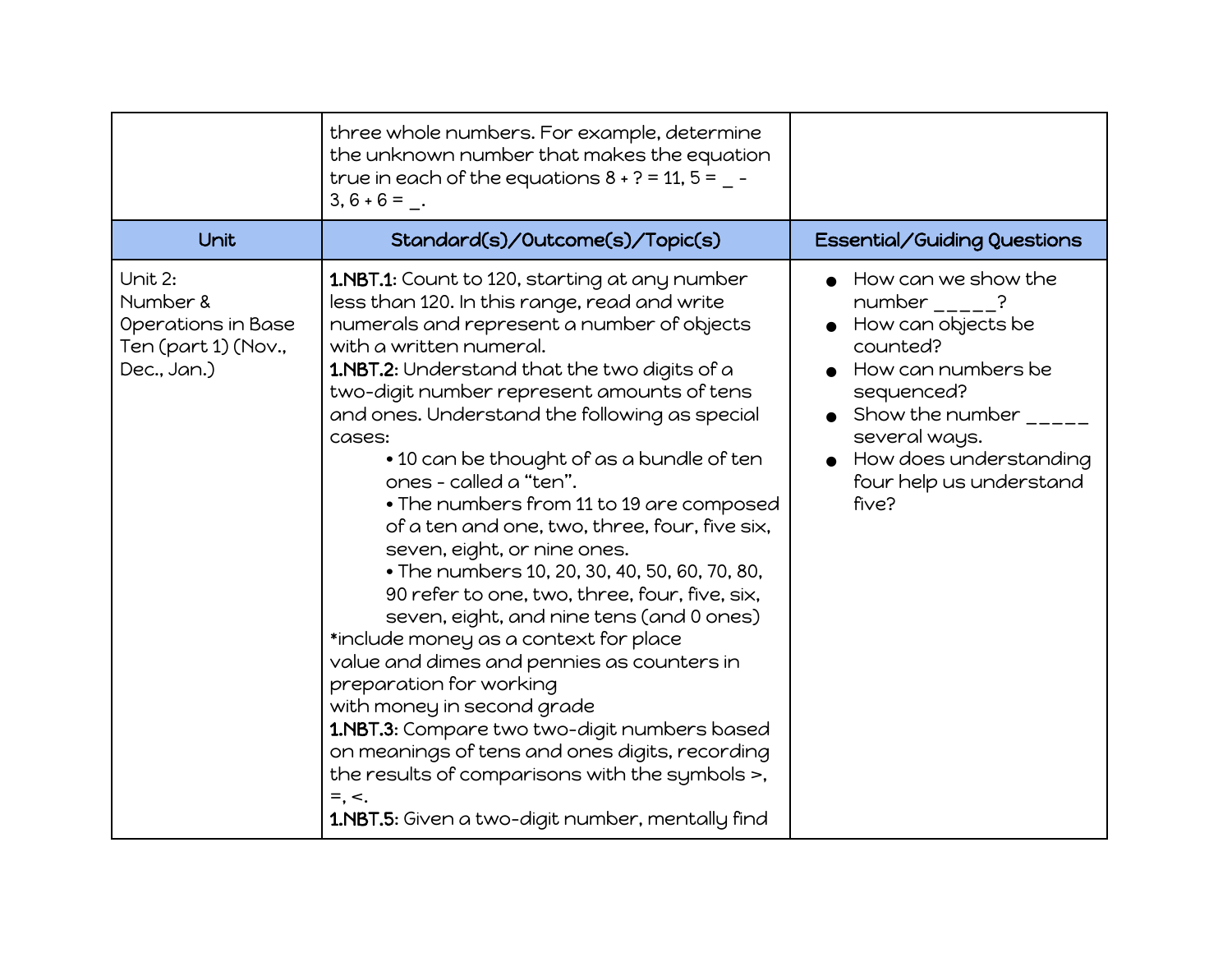| knows 12 - $8 = 4$ ); and creating equivalent but<br>easier or known sums (e.g., adding 6 + 7 by<br>creating the known equivalent $6 + 6 + 1 = 12 + 1 =$<br>$13$ ).<br>1.0A.1: (continue) Use addition and subtraction<br>within 20 to solve word problems involving<br>situations of adding to, taking from, putting<br>together, taking apart, and comparing, with<br>unknowns in all positions, e.g., by using objects,<br>drawings, and equations with a symbol for the<br>unknown number to represent the problem.1<br>1.0A.2: (continue) Solve word problems that call<br>for addition of three whole numbers whose sum<br>is less than or equal to 20, e.g., by using objects,<br>drawings, and equations with a<br>symbol for the unknown number to represent<br>the problem.<br>1.MD.4: (continue) Organize, represent, and |  | 10 more or 10 less than the number, without<br>having to count; explain the reasoning used.<br>*include money as a context for place value and<br>dimes and pennies as counters in preparation<br>for working with money in second grade<br>1.0A.6: (continue) Add and subtract within 20,<br>demonstrating fluency for addition and<br>subtraction within 10. Use strategies such as<br>counting on; making ten (e.g., $8 + 6 = 8 + 2 + 4 = 10$<br>+ 4 = 14); decomposing a number leading<br>to a ten (e.g., 13 - 4 = 13 - 3 - 1 = 10 - 1 = 9); using<br>the relationship between addition and<br>subtraction (e.g., knowing that $8 + 4 = 12$ , one |  |
|--------------------------------------------------------------------------------------------------------------------------------------------------------------------------------------------------------------------------------------------------------------------------------------------------------------------------------------------------------------------------------------------------------------------------------------------------------------------------------------------------------------------------------------------------------------------------------------------------------------------------------------------------------------------------------------------------------------------------------------------------------------------------------------------------------------------------------------|--|--------------------------------------------------------------------------------------------------------------------------------------------------------------------------------------------------------------------------------------------------------------------------------------------------------------------------------------------------------------------------------------------------------------------------------------------------------------------------------------------------------------------------------------------------------------------------------------------------------------------------------------------------------|--|
|--------------------------------------------------------------------------------------------------------------------------------------------------------------------------------------------------------------------------------------------------------------------------------------------------------------------------------------------------------------------------------------------------------------------------------------------------------------------------------------------------------------------------------------------------------------------------------------------------------------------------------------------------------------------------------------------------------------------------------------------------------------------------------------------------------------------------------------|--|--------------------------------------------------------------------------------------------------------------------------------------------------------------------------------------------------------------------------------------------------------------------------------------------------------------------------------------------------------------------------------------------------------------------------------------------------------------------------------------------------------------------------------------------------------------------------------------------------------------------------------------------------------|--|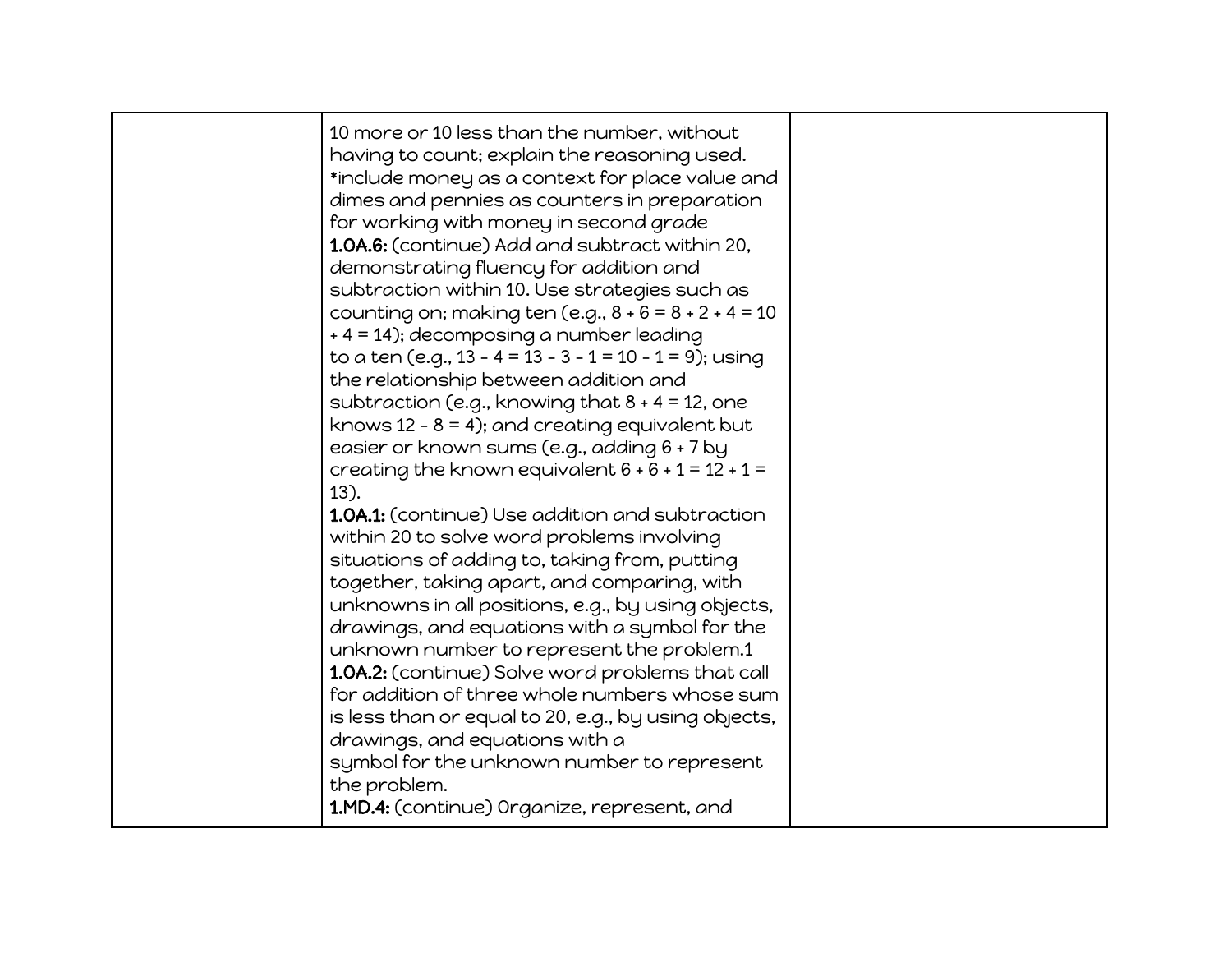|                                                                                 | interpret data with up to three categories; ask<br>and answer questions about the total number<br>of data points, how many in each category, and<br>how many more or less are in one category<br>than in another.                                                                                                                                                                                                                                                                                                                                                                                                                                                                                                                                                                                                                                                                                                                                                                                                                                                                                                 |                                                                                                                                                                                                                                                                                                                                                                                                                                                                                                                                                                    |
|---------------------------------------------------------------------------------|-------------------------------------------------------------------------------------------------------------------------------------------------------------------------------------------------------------------------------------------------------------------------------------------------------------------------------------------------------------------------------------------------------------------------------------------------------------------------------------------------------------------------------------------------------------------------------------------------------------------------------------------------------------------------------------------------------------------------------------------------------------------------------------------------------------------------------------------------------------------------------------------------------------------------------------------------------------------------------------------------------------------------------------------------------------------------------------------------------------------|--------------------------------------------------------------------------------------------------------------------------------------------------------------------------------------------------------------------------------------------------------------------------------------------------------------------------------------------------------------------------------------------------------------------------------------------------------------------------------------------------------------------------------------------------------------------|
| Unit                                                                            | Standard(s)/Outcome(s)/Topic(s)                                                                                                                                                                                                                                                                                                                                                                                                                                                                                                                                                                                                                                                                                                                                                                                                                                                                                                                                                                                                                                                                                   | <b>Essential/Guiding Questions</b>                                                                                                                                                                                                                                                                                                                                                                                                                                                                                                                                 |
| Unit 3:<br>Number &<br>Operations in Base<br>Ten (part 2) (Jan.,<br>Feb., Mar.) | 1.0A.1: (continue) Use addition and subtraction<br>within 20 to solve word problems involving<br>situations of adding to, taking from, putting<br>together, taking apart, and comparing, with<br>unknowns in all positions, e.g., by using objects,<br>drawings, and equations with a symbol for the<br>unknown number to represent the problem.1<br>*include pennies as a context for word<br>problems and as counters in preparation for<br>working with money in second grade<br>1.0A.2: (continue) Solve word problems that call<br>for addition of three whole numbers whose sum<br>is less than or equal to 20, e.g., by using objects,<br>drawings, and equations with a symbol for the<br>unknown number to represent<br>the problem.<br>1.MD.4: (continue) Organize, represent, and<br>interpret data with up to three categories; ask<br>and answer questions about the total number<br>of data points, how many in each category, and<br>how many more or less are in one category<br>than in another.<br>1.NBT.4: Add within 100, including adding a two-<br>digit number and a one-digit number, and | How can we represent<br>and solve problems<br>involving addition and<br>subtraction?<br>How can we demonstrate<br>and apply properties of<br>operations?<br>How can we demonstrate<br>and apply the<br>relationship between<br>addition and subtraction?<br>How can we use fact<br>strategies to fluently add<br>and subtract within 20?<br>What is the meaning of<br>the equal sign?<br>How can we determine<br>the unknown number in<br>an addition or<br>subtraction equation?<br>How can we use place<br>value to add and<br>subtract?<br>How can we represent |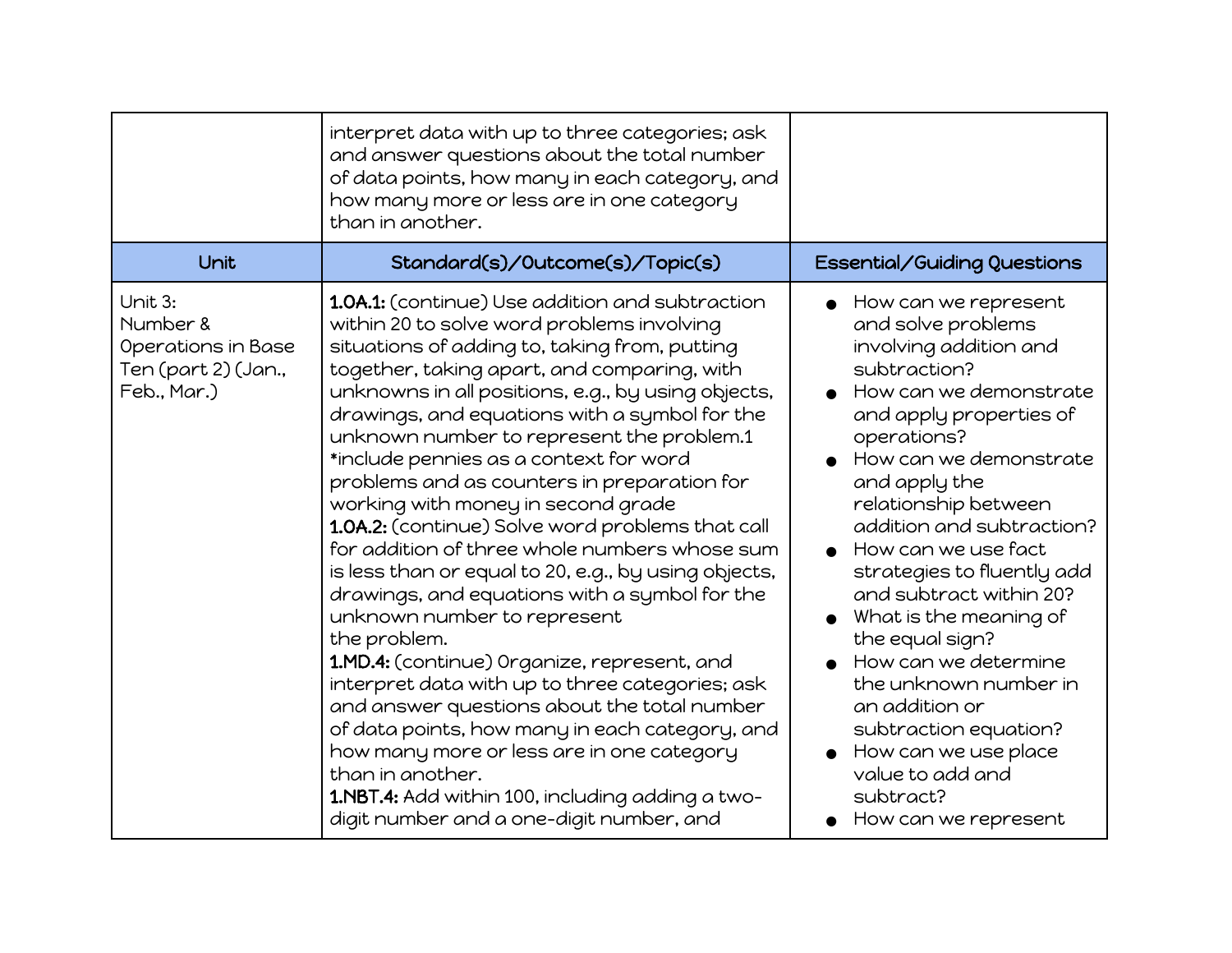|  | adding a two-digit number and a multiple of 10,<br>using concrete models or drawings and<br>strategies based on place value, properties of<br>operations, and or the relationship between<br>addition an subtraction; relate the strategy to a<br>written method and explain the reasoning used.<br>Understand that in adding two-digit numbers,<br>one adds tens and tens, ones and ones; and<br>sometimes it is necessary to compose a ten.<br>1.NBT.5: (continue) Given a two-digit number,<br>mentally find 10 more or 10 less than the<br>number, without having to count; explain the<br>reasoning used.<br>1.NBT.6: Subtract multiples of 10 in the range 10-<br>90 from multiples of 10 in the range 10-90<br>(positive or zero differences), using concrete<br>models or drawings and strategies based on<br>place value, properties of operations, and/or<br>the relationship between addition and<br>subtraction; relate the strategy to a written<br>method and explain the reasoning used.<br>1.0A.6: (continue) Add and subtract within 20,<br>demonstrating fluency for addition and<br>subtraction within 10. Use strategies such as<br>counting on; making ten (e.g., $8 + 6 = 8 + 2 + 4 = 10$<br>+4 = 14); decomposing a number leading to a ten<br>$(e.g., 13 - 4 = 13 - 3 - 1 = 10 - 1 = 9);$ using the<br>relationship between addition and subtraction<br>(e.g., knowing that $8 + 4 = 12$ , one knows $12 - 8 =$<br>4); and creating equivalent but easier or known<br>sums (e.g., adding 6 + 7 by creating the | and interpret data? |
|--|----------------------------------------------------------------------------------------------------------------------------------------------------------------------------------------------------------------------------------------------------------------------------------------------------------------------------------------------------------------------------------------------------------------------------------------------------------------------------------------------------------------------------------------------------------------------------------------------------------------------------------------------------------------------------------------------------------------------------------------------------------------------------------------------------------------------------------------------------------------------------------------------------------------------------------------------------------------------------------------------------------------------------------------------------------------------------------------------------------------------------------------------------------------------------------------------------------------------------------------------------------------------------------------------------------------------------------------------------------------------------------------------------------------------------------------------------------------------------------------------------------------------------------------|---------------------|
|--|----------------------------------------------------------------------------------------------------------------------------------------------------------------------------------------------------------------------------------------------------------------------------------------------------------------------------------------------------------------------------------------------------------------------------------------------------------------------------------------------------------------------------------------------------------------------------------------------------------------------------------------------------------------------------------------------------------------------------------------------------------------------------------------------------------------------------------------------------------------------------------------------------------------------------------------------------------------------------------------------------------------------------------------------------------------------------------------------------------------------------------------------------------------------------------------------------------------------------------------------------------------------------------------------------------------------------------------------------------------------------------------------------------------------------------------------------------------------------------------------------------------------------------------|---------------------|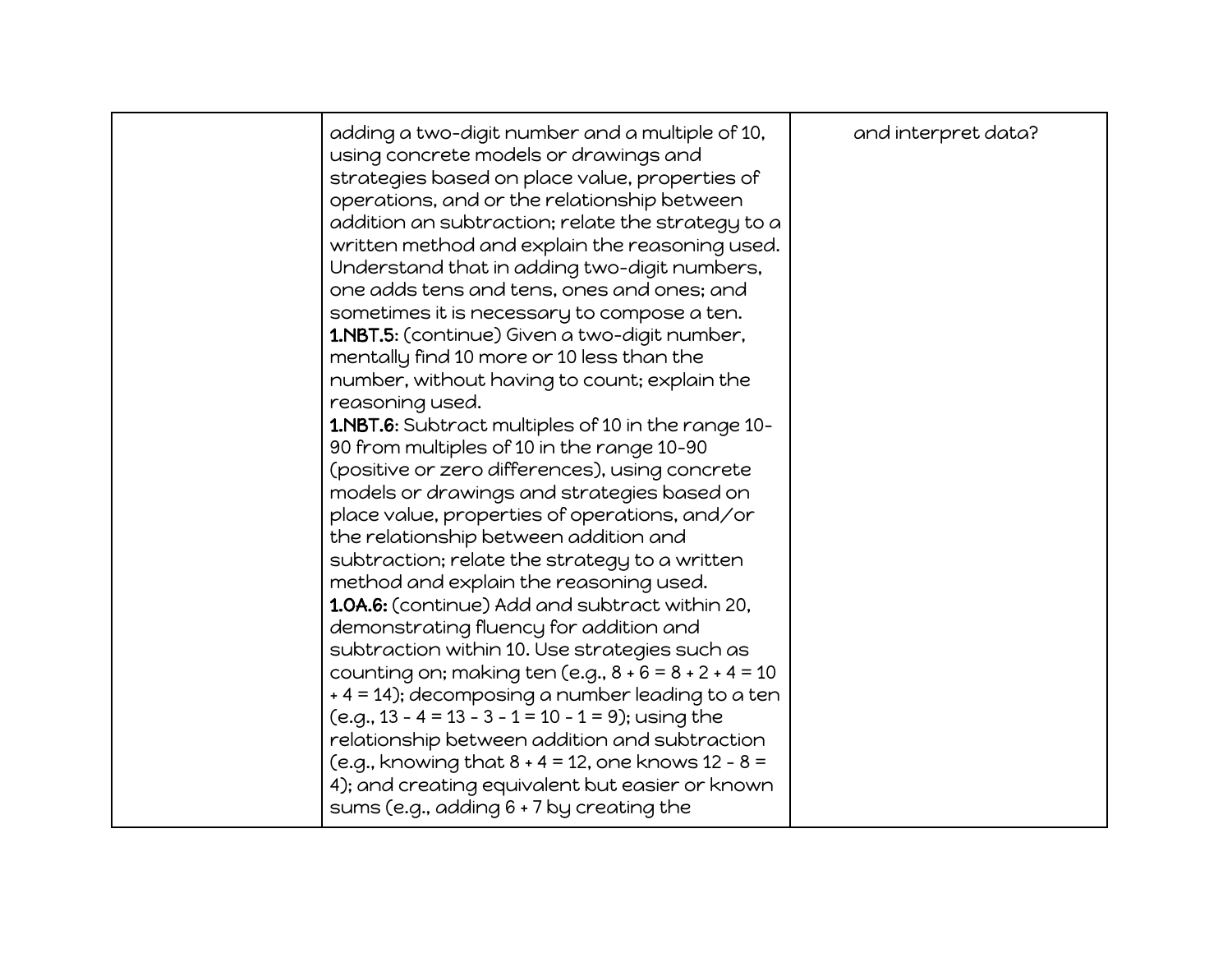|                             | known equivalent $6 + 6 + 1 = 12 + 1 = 13$ ).                                                                                                                                                                                                                                                                                                                                                                                                                                                                                                                                                                                                                                                                                                                                                                                                                                                                                                                                                                                                                                                                                                                                                                                                                       |                                                                                                                                                                                                                         |
|-----------------------------|---------------------------------------------------------------------------------------------------------------------------------------------------------------------------------------------------------------------------------------------------------------------------------------------------------------------------------------------------------------------------------------------------------------------------------------------------------------------------------------------------------------------------------------------------------------------------------------------------------------------------------------------------------------------------------------------------------------------------------------------------------------------------------------------------------------------------------------------------------------------------------------------------------------------------------------------------------------------------------------------------------------------------------------------------------------------------------------------------------------------------------------------------------------------------------------------------------------------------------------------------------------------|-------------------------------------------------------------------------------------------------------------------------------------------------------------------------------------------------------------------------|
| Unit                        | Standard(s)/Outcome(s)/Topic(s)                                                                                                                                                                                                                                                                                                                                                                                                                                                                                                                                                                                                                                                                                                                                                                                                                                                                                                                                                                                                                                                                                                                                                                                                                                     | Essential/Guiding Questions                                                                                                                                                                                             |
| Unit 4:<br>Geometry (April) | 1.G.1: Distinguish between defining attributes<br>(e.g., triangles are closed and three-sided)<br>versus non-defining attributes (e.g., color,<br>orientation, overall size); build and draw<br>shapes to possess defining attributes.<br>1.G.2: Compose two-dimensional shapes<br>(rectangles, squares, trapezoids, triangles,<br>half-circles, and quarter-circles) or three-<br>dimensional shapes (cubes, right rectangular<br>prisms, right circular cones, and right circular<br>cylinders) to create a composite shape, and<br>compose new shapes from the composite<br>shape.<br>1.G.3: Partition circles and rectangles into two<br>and four equal shares, describe the shares<br>using the words halves, fourths, and quarters,<br>and use the phrases half of, fourth of, and<br>quarter of. Describe the whole as two of, or four<br>of the shares. Understand for these examples<br>that decomposing into more equal shares<br>creates smaller shares.<br>1.MD.4: Organize, represent, and interpret data<br>with up to three categories; ask and answer<br>questions about the total number of data<br>points, how many in each category, and how<br>many more or less are in one category than in<br>another.<br>1.0A.6: Add and subtract within 20, | What are the defining<br>attributes of shapes?<br>How can we reason about<br>shapes and their<br>attributes?<br>How can we efficiently<br>add and subtract within<br>20?<br>How can we represent<br>and interpret data? |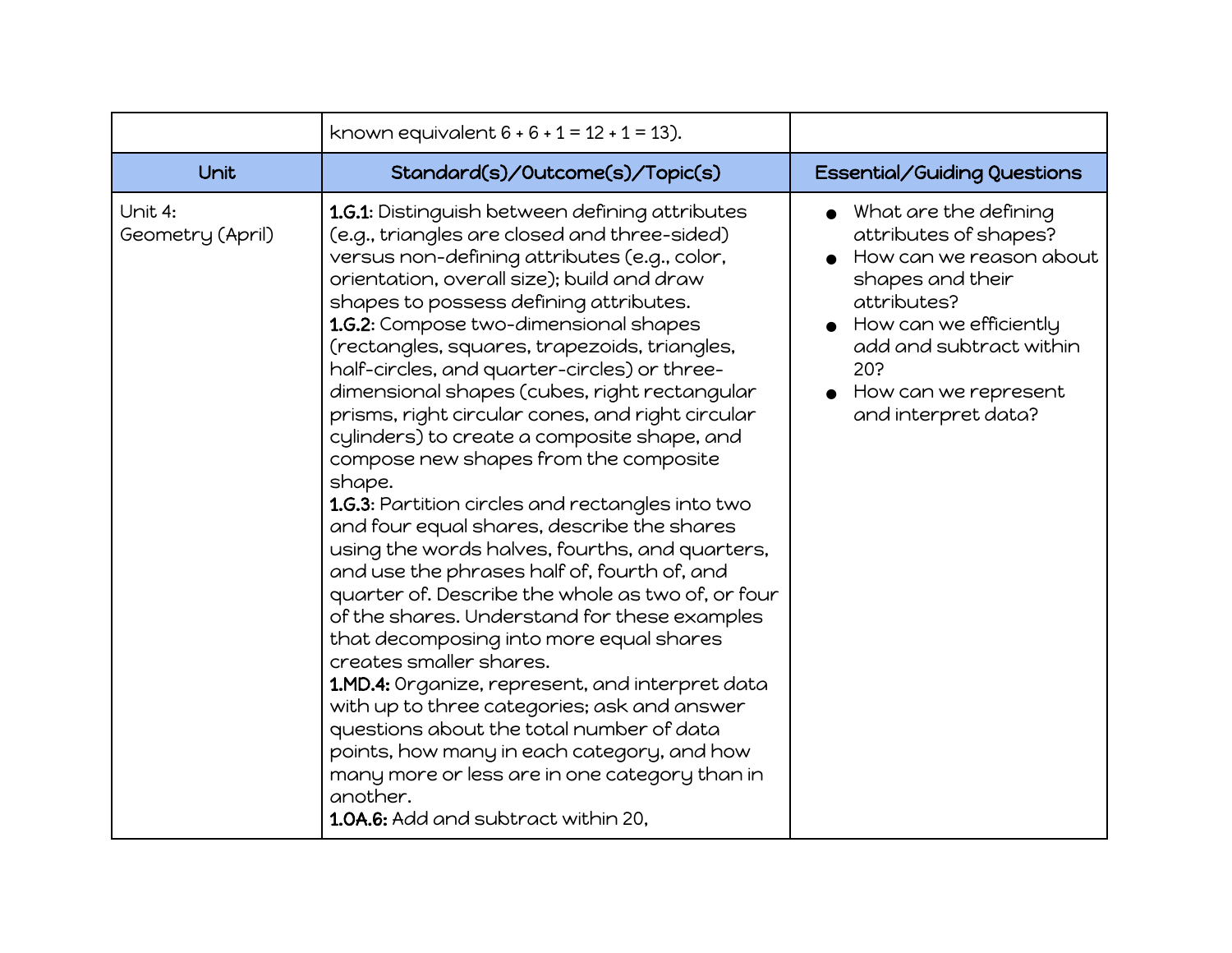|                              | demonstrating fluency for addition and<br>subtraction within 10. Use strategies such as<br>counting on; making ten (e.g., $8 + 6 = 8 + 2 + 4 = 10$<br>+4 = 14); decomposing a number leading to a ten<br>$(e.g., 13 - 4 = 13 - 3 - 1 = 10 - 1 = 9);$ using the<br>relationship between addition and subtraction<br>(e.g., knowing that $8 + 4 = 12$ , one knows $12 - 8 =$<br>4); and creating equivalent but easier or known<br>sums (e.g., adding 6 + 7 by creating the known<br>equivalent $6 + 6 + 1 = 12 + 1 = 13$ ).<br>*Focus on +/- "Using Doubles" or "Near<br>Doubles" facts and leftovers (6+3 and 3+6)                                                                                                                                               |                                                                                                                                                                                                                                                                                                                                                                                              |
|------------------------------|------------------------------------------------------------------------------------------------------------------------------------------------------------------------------------------------------------------------------------------------------------------------------------------------------------------------------------------------------------------------------------------------------------------------------------------------------------------------------------------------------------------------------------------------------------------------------------------------------------------------------------------------------------------------------------------------------------------------------------------------------------------|----------------------------------------------------------------------------------------------------------------------------------------------------------------------------------------------------------------------------------------------------------------------------------------------------------------------------------------------------------------------------------------------|
| Unit                         | Standard(s)/Outcome(s)/Topic(s)                                                                                                                                                                                                                                                                                                                                                                                                                                                                                                                                                                                                                                                                                                                                  | Essential/Guiding Questions                                                                                                                                                                                                                                                                                                                                                                  |
| Unit 5:<br>Measurement (May) | 1.MD.1: Order three objects by length; compare<br>the lengths of two objects indirectly by using a<br>third object.<br>1.MD.2 Express the length of an object as a<br>whole number of length units, by laying multiple<br>copies of a shorter object (the length unit) end<br>to end; understand that the length<br>measurement of an object is the number of<br>same-size length units that span it with no<br>gaps or overlaps. Limit to contexts where the<br>object being measured is spanned by a whole<br>number of length units with no gaps or<br>overlaps.<br>1.MD.3 Tell and write time in hours and half-<br>hours using analog and digital clocks.<br>1.MD.4: Organize, represent, and interpret data<br>with up to three categories; ask and answer | How can we compare<br>objects to measure<br>lengths?<br>How can we measure<br>lengths of objects that<br>aren't directly next to<br>each other?<br>How do we use units to<br>measure length?<br>How can we tell time?<br>How can we write time?<br>How can we represent<br>and solve problems<br>involving addition and<br>subtraction?<br>How can we use fact<br>strategies to fluently add |